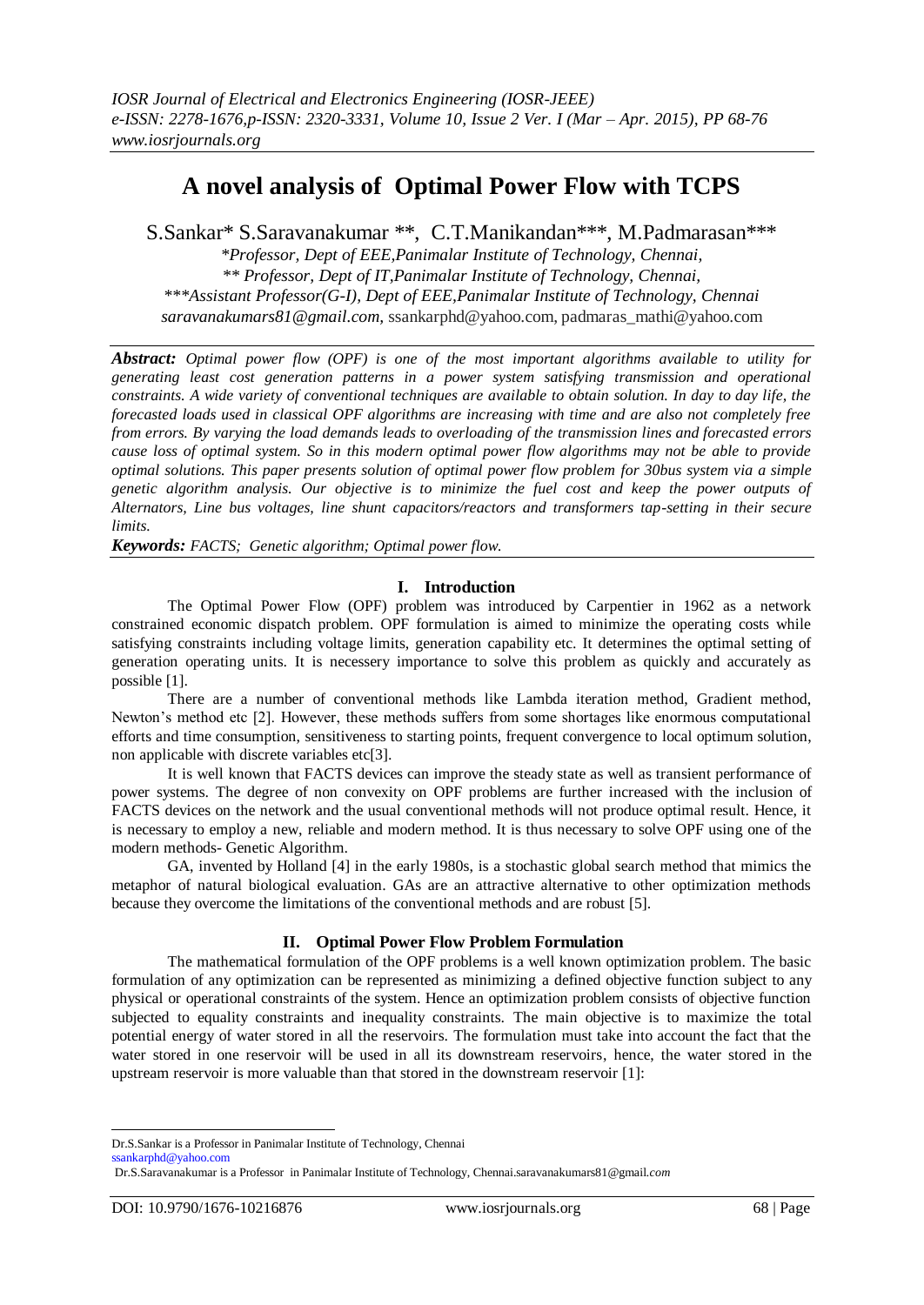2-1. Objective function:  
\n
$$
\max \sum_{i=1}^{n} E_p(x_i^{k}) + \sum_{k=a}^{k_f} E_p(u_{mi}^k)
$$

Where:

*f k* : Last period of the planning horizon.

 $E_p(x_i^{k_f})$ : Potential energy of water stored in reservoir i at the end of the planning horizon  $k_f$ . This energy depends on the amount of water  $x_i^{k_j}$  $x_i^{k_f}$  stored in the reservoir  $i$ , on its effective water head and on the effective water head of the downstream reservoirs.

 $\sum E_p^k(u_{mi}^k)$ : Total potential energy of the released water  $u_{mi}^k$  from reservoir  $m$ , which will reach later the downstream reservoir *i* after the last period of the planning horizon  $k_f$ .

 $a = k_f - S_{mi}$ 

*m* : The reservoir immediately preceding the reservoir *i* .

 $S_{mi}$ : Duration period for the water discharged from reservoir *m* to reach its direct downstream reservoir *i*, in hours.

## **2-2. Operational constraints**:

The principal operational constraints of the system are the following [1-2, 5-8]:

**-** Hydraulic continuity constraint:

For each reservoir *i* at each time period *k*, the following constraint establishes the water balance equation:<br> $x_i^k = x_i^{k-1} + y_i^k - u_i^k - v_i^k$ 

$$
x_i^k = x_i^{k-1} + y_i^k - u_i^k - v_i^k
$$

Where:

*k*  $x_i^k$ : Content of the reservoir *i* at period *k*, in Mm<sup>3</sup>.

 $u_i^k$ : Turbine discharge of hydroelectric plant *i* in period *k*, in Mm<sup>3</sup>.

*k*  $v_i^k$ : Spillage of hydroelectric plant *i* in period *k*, in Mm<sup>3</sup>.

*k*  $y_i^k$ : Total inflows to reservoir *i* in period *k*, in Mm<sup>3</sup>.

Taking into account hydraulic coupling, the total inflow to reservoirs is determined as follows:

$$
y_i^k = q_i^k + u_{mi}^{k-S_{mi}}
$$

*k*  $q_i^k$ : Natural inflows to reservoir *i* in period *k*, in Mm<sup>3</sup>.

 $u_{mi}^{k-S_{mi}}$ : Turbine discharge from hydroelectric plant  $m$ , which will reach later the downstream reservoir  $i$  at period  $k - S_{mi}$ .

- Minimum and maximum storage limits:

*i k*  $\underline{x}_i \leq x_i^k \leq \overline{x}$ 

 $\underline{x}_i, \overline{x}_i$ : Lower and upper limits on reservoir storage capacity, respectively, for reservoir  $i$ , in Mm<sup>3</sup>.

- Minimum and maximum discharge limits:

$$
\underline{u}_i \leq u_i^k \leq \overline{u}_i
$$

 $\underline{u}_i, u_i$ : Minimum and maximum limits on water discharge, respectively, of hydroelectric plant  $i$ .

**-** Demand-generation balance:

The total power generated by all the hydroelectric plants must satisfy the system load demand at each period of the planning horizon. In mathematical terms, this has the following form:

$$
\sum_{i=1}^n P_i^k = D^k
$$

Where: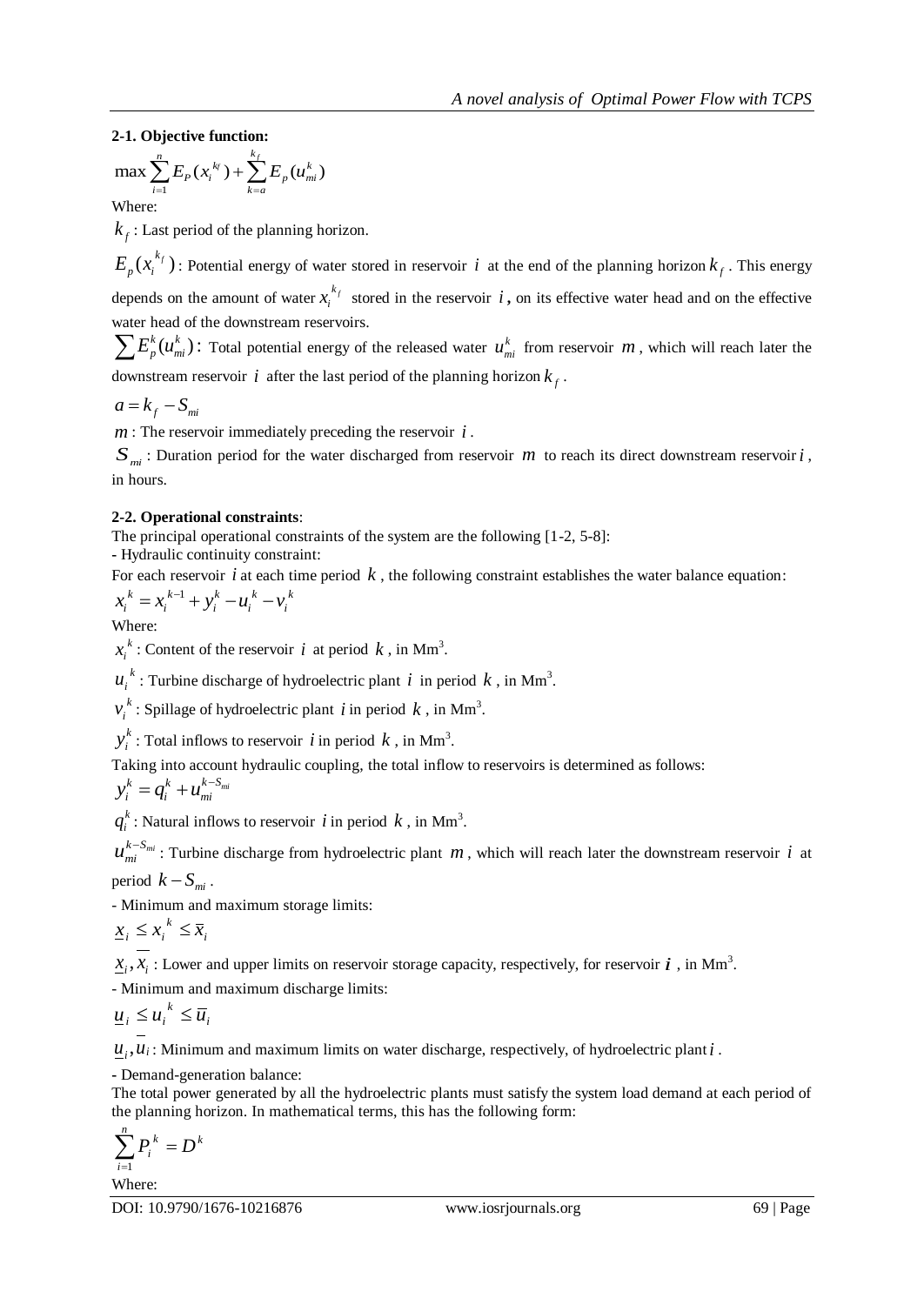$D^k$ : The demand for electrical power at each period  $k$  , in Mw.

 $P_i^k$ : Electric power generated by hydro plant *i* at period *k*, in Mw.

*n* : Number of reservoirs of the system.

#### **III. Solution method**

In mathematical terms, we formulate the short term scheduling problem of a hydroelectric plant system as follows [1]:

$$
\max \sum_{i=1}^{n} E_p(x_i^{k_j}) + \sum_{k=a}^{k_f} E_p(u_{mi}^k)
$$
 (1)

Subject to the following constraints:

$$
x_i^k = x_i^{k-1} + y_i^k - u_i^k - v_i^k
$$
  

$$
\sum_{i=1}^n P_i^k = D^k
$$
 (3)

$$
\sum_{i=1}^{n} (1+i)^{n} = 0
$$
\n
$$
0 \le x_i^k \le \overline{x}_i
$$
\n
$$
0 \le u_i^k \le \overline{u}_i
$$
\n
$$
v_i^k \ge 0
$$
\n
$$
(6)
$$

This problem can be solved by applying the discrete maximum principle as follows [1, 9-10]:

Associate the constraint (2) to the criterion (1) with the dual variable  $\lambda_i^k$ . To satisfy the balance between electric energy demand and generation we associate the constraint (3) to the criterion (1) with the Lagrange multiplier  $\beta^k$ , and then we define the function  $H^k$ , called the Hamiltonian function, which has the following form:

form:  
\n
$$
H^{k} = \sum_{i=1}^{n} [\lambda_{i}^{k} (x_{i}^{k} + y_{i} - u_{i}^{k} + u \sum_{m} u_{mi}^{k-s_{mi}})] +
$$
\n
$$
\beta^{k} (\sum P_{i}^{k} - D^{k})
$$

The problem (1)-(6) becomes:

max  $H^k$  $H^k$  (7)

*i*

Subject to constraints (4)-(6), with the conversion equation of the associate variable [9]:

$$
\lambda_i^{k-1} = \frac{\partial H^k}{\partial x_i^{k-1}}
$$
 (8)

When constraints (4), (5) and (6) are inactive, the optimal trajectory  $u_i^k$  will be reached when the following optimality conditions for each hydroelectric plant and at each period are satisfied:

$$
\frac{\partial H^k}{\partial u_i^k} = 0 \tag{9}
$$

In order to solve these equations, we needs to know the operating limits, which are:

- The first one is the initial state, which is specified, i.e., at the initial time, the initial content of all reservoirs are known, thus:

$$
x_i^0 = b_i \tag{10}
$$

**-** The second one is the terminal condition for the ad joint equation:

$$
\lambda_i^{k_f} = \frac{\partial E_p(x_i^{k_f})}{\partial x_i^{k_f}}
$$
\n(11)

Consequently, equations (2) and (8)-(11) constitute a two-point boundary value problem whose solution determines the optimal state and control variables. This problem is solved iteratively by using the gradient method.

To take into account possible violations of constraints (4) and (5) we proceed respectively as follows: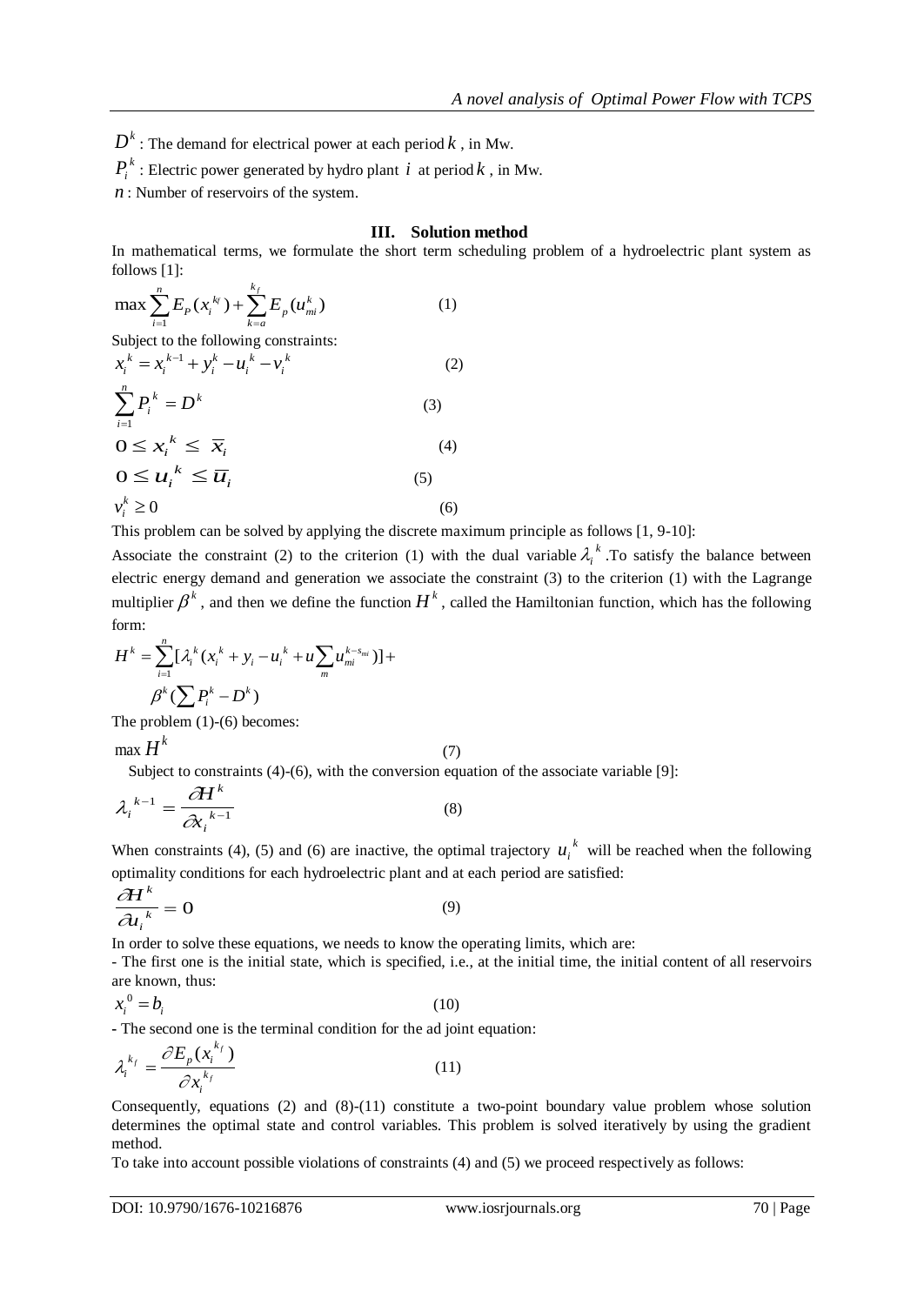If the value of some  $u_i^k$  which satisfies the optimality condition (8) violates the constraint (5), we'll fix them to their boundary limits, the others are left free. Then a new research for the optimum is made but with only the free variables.

- To deal with possible violations of constraint (4), we use the augmented Lagrange method [1,3,11], which consists in adding a function  $R_i^k$  to the Hamiltonian  $H^k$ , which penalizes the violation of constraints (5).

Then the Hamiltonian  $H^k$  becomes:

$$
H^{k} = \sum_{i=1}^{n} [\lambda_{i}^{k} (x_{i}^{k} + y_{i} - u_{i}^{k})] +
$$
  

$$
\beta^{k} (\sum P_{i}^{k} - D^{k}) + R_{i}^{k}
$$
 (12)

The function  $R_i^k$  is defined as follows:

$$
R_i^{\ k} = \rho_i^{\ k} \Psi_i^{\ k} + r (\Psi_i^{\ k})^2
$$
\nWhere:

\n(13)

*r* : Penalty weight.

 $\rho_i^k$ : Lagrange multipliers, updated as follows:

$$
\rho_i^{\ k} = \rho_i^{\ k} + 2r \max(x_i^{\ k} - \bar{x}_i, -\frac{\rho_i^{\ k}}{2r}) \tag{14}
$$

The operating function  $\Psi_i^k$  is determined as follows:

$$
\Psi_i^{\ k} = \max(x_i^{\ k} - \overline{x}_i, -\frac{\rho_i^{\ k}}{2r})
$$
\n(15)

#### **IV. Model Of TCPS**

Figure 1 shows the schematic diagram of a TCPS. The series transformer injects a voltage in series with the system. The active and reactive power injected by the series transformer is taken from the shunt connected transformer. Here the losses in the transformers and the converter are neglected. Thus the net complex power (active and reactive power) exchange between the TCPS and the system is zero. The injected complex power of the series transformer depends on the complex injected voltage and the line current.

Figure 2 shows the equivalent circuit of Figure 1, where **V**<sup>s</sup> and **V**sh represent by the voltage of the series and shunt transformer, respectively.  $X_s$  and  $X_{sh}$  represent the leakage reactance of the series and shunt transformers, respectively.  $X_s'$  represents the leakage reactance seen from the primary side of the series transformer [7] and is given by

 $X_s' = X_s + n2 X_{sh}$  (16)

where n is the turns ratio of the shunt transformer

The shunt voltage source and the associated leakage reactance  $X_{sh}$  can be represented by a shunt injected current source (**I**sh) as shown in Figure 3. The shunt injected current has two components: in phase component  $(I_p)$  and quadrature component  $(I_q)$  with respect to the bus voltage  $V_m$ . Thus  $I_{sh}$  can be expressed as (17)

$$
I_{\scriptscriptstyle Sh} {=} \bigl(I_{\scriptscriptstyle p} {-} j I_{\scriptscriptstyle q} \bigr) e^{j \delta_{\scriptscriptstyle m}}
$$



**Fig.1.**TCPS schematic diagram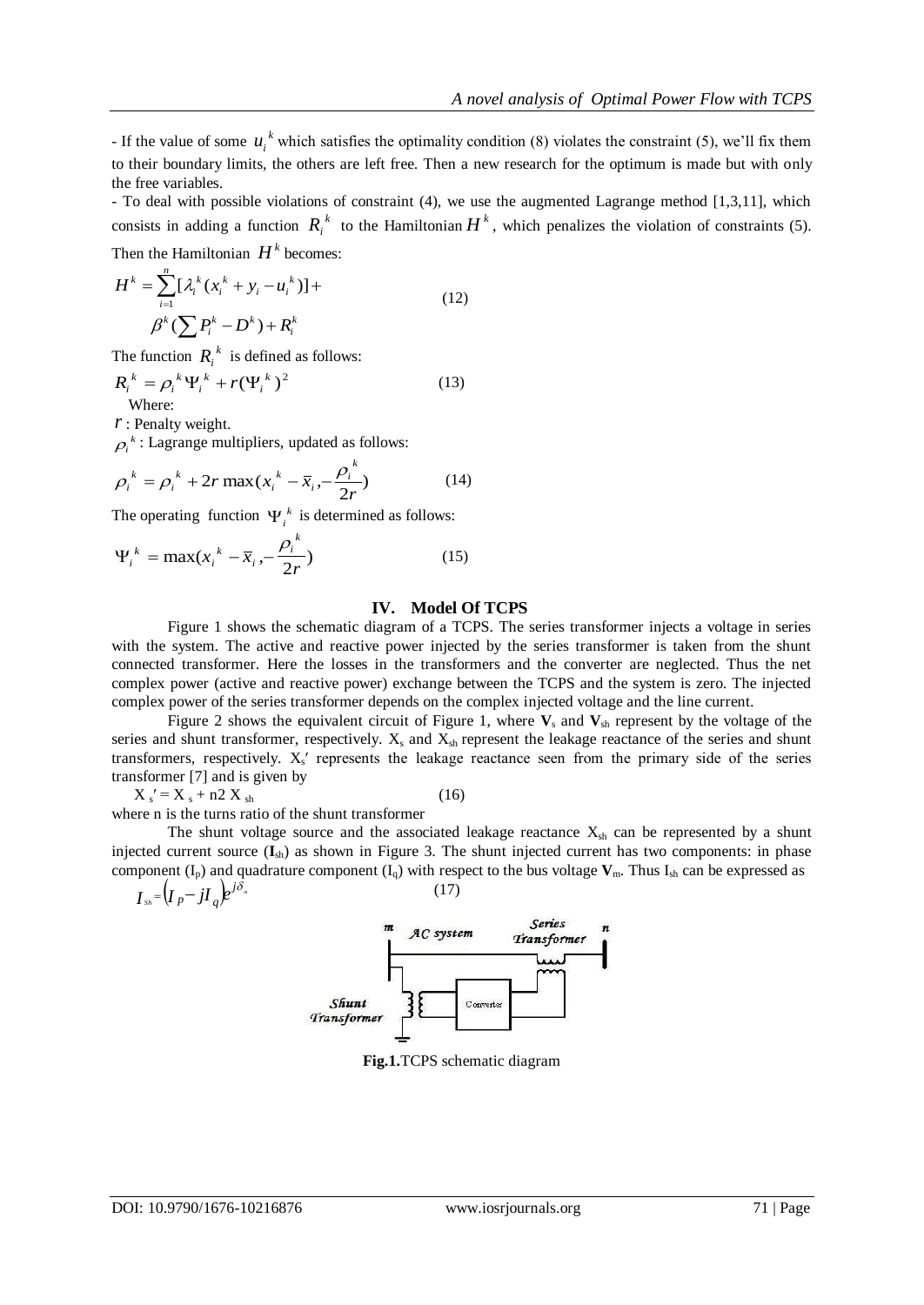

**Fig.3.**TCPS current injection model.

## **V. Severity Index**

Here this system operating under normal and contingency cases can be described by a real power line flow performance index as

$$
PI = \sum_{m=1}^{N} \frac{W_m}{2n} \left( \frac{P_{lm}}{P_{lm}^{\max}} \right)^{2n}
$$
 (18)

where  $P_{lm}$  is the real power flow and  $P_{lm}^{max}$  is the rated capacity of line-m, n is the exponent and  $W_m$  a real nonnegative weighting coefficient which may be used to reflect the importance of line connected system. In this operating PI will be small when all the lines are within their limits and reach a high value when there are high levels operating loads. Thus, it provides a good measure of severity of the line overloads for a given state of the power system.

In solving the OPF problem, two types of variables need to be determined by the optimization algorithm: generator active power generation  $P_{gi}$  and generator bus voltages  $V_{gi}$  which are continuous variables and transformer tap setting  $t_k$  which are discrete variables. The discrete variables are in the formulation due to the discrete nature of the transformer tap positions. Conventional methods are not efficient in handling problems with discrete variables. In this paper Genetic Algorithm is applied to solve the OPF problem.



**Fig.4.**Flowchart of GA-OPF Algorithm.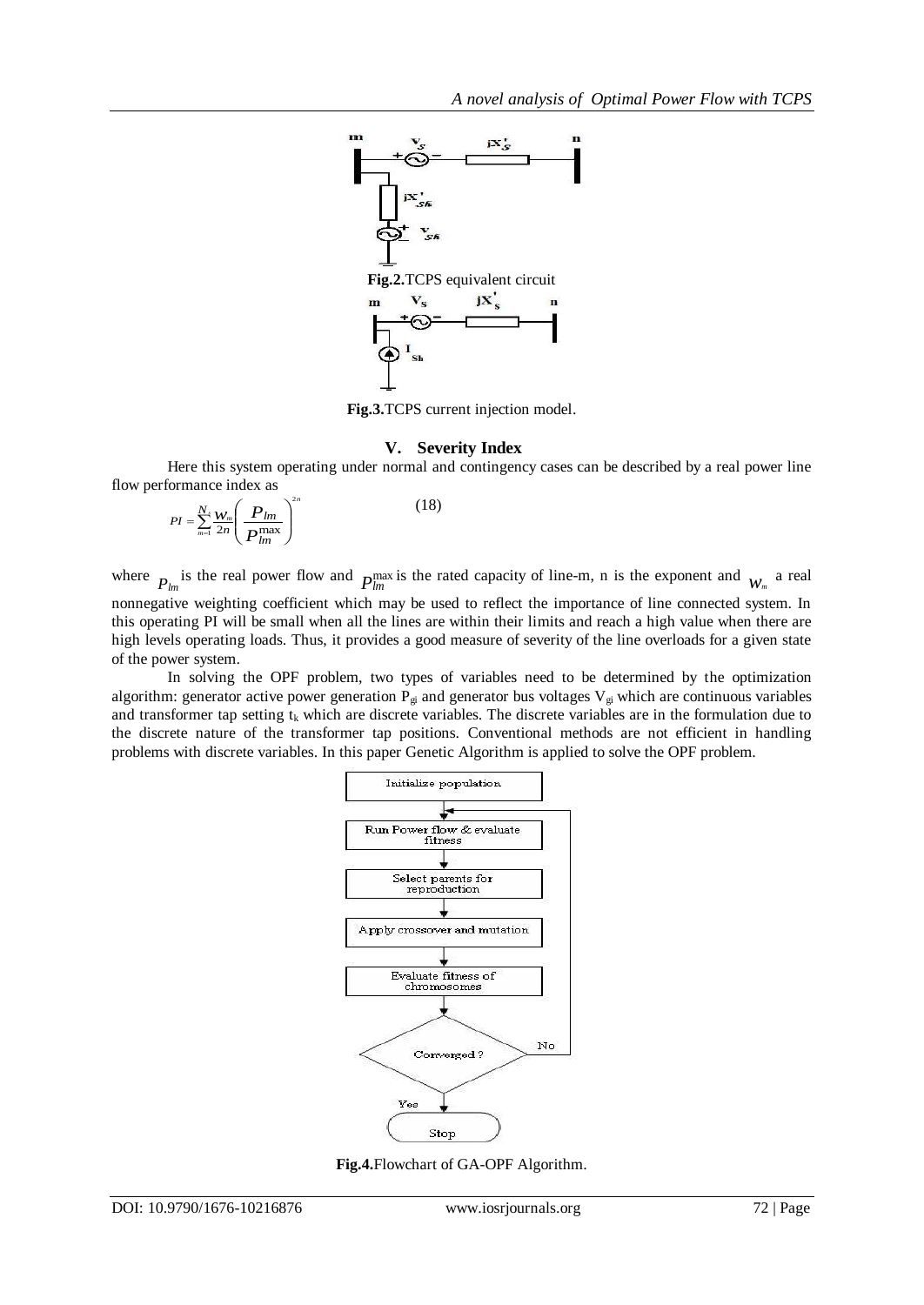While applying GA, to solve the OPF problem, either it can be used to obtain the optimal values of all the control variables or to search the discrete variables alone, leaving the continuous variables to be searched by the conventional method. In the first approach, the individuals in the GA population consists of binary strings corresponding to all the variables and the fitness value of each individual is evaluated by running the power flow algorithm using the control variables represented by the individual. Then the genetic operators are applied on the GA population. This process is continued until the convergence criterion is satisfied. This is pictorially represented in Figure 4.

In the second approach, only the transformer tap setting which is a discrete quantity alone is coded as the individual of the GA population. In this case each individual is evaluated by running the optimal power flow program using the transformer tap setting represented by the individual. Thus in this approach, the conventional LP- based algorithm searches the continuous variables and GA searches the discrete variables.

Population representation and initialization Fitness evaluation and application of genetic operators need to be addressed while applying GA for the OPF problem

A GA works on chromosomes, which are strings of zeros and ones. Implementation of a problem in a GA starts from the parameter encoding (i.e., the representation of the problem).The encoding must be carefully designed to utilize the GA's ability to efficiently transfer information between chromosome strings and the objective function of problem. Each individual in the population represents a candidate OPF solution. The elements of that solution consist of all the control variables in the system. For the OPF problem under consideration, generator active power  $P_{gi}$  and generator terminal node voltages V and transformer tap settings are the control variables.

1000011110 111001110....1000111111  
\n  
\n
$$
P_2
$$
 P<sub>3</sub> P<sub>n</sub>  
\n100001 101111............111111  
\n $V_1$  V<sub>2</sub> V<sub>n</sub>  
\n1011 100............1111  
\nT<sub>1</sub> T<sub>2</sub> T<sub>n</sub>

In the OPF problem under consideration, the objective is to minimize the total fuel cost satisfying the constraints. For each individual, the equality constraints are satisfied by running the Newton Raphson power flow algorithm and the constraints on the state variables are taken into consideration by adding a quadratic penalty function to the objective function. With the introduction of penalty function the new objective function becomes,

Min 
$$
f = F_{\tau} + SP + \sum_{j=1}^{N_i} VP_j + \sum_{i=1}^{N_i} QP_j + \sum_{j=1}^{N_i} LP_j
$$
 (19)

Here SP,  $VP_j$ ,  $QP_j$  and  $LP_j$  are the penalty terms for the reference bus generator active power operating limit violation, load bus voltage limit offence; this reactive power generation limit violation and line flow limit violating system respectively. These quantities are defined by the following equations:

$$
SP = \begin{cases} K_{s}(p_{s}-p_{s}^{\max}) & \text{if } P_{s} > p_{s}^{\max} \\ K_{s}(p_{s}-p_{s}^{\min}) & \text{if } P_{s} > p_{s}^{\min} \\ 0 & \text{otherwise} \end{cases}
$$
(20)  

$$
VP_{j} = \begin{cases} K_{v}(V_{j}-V_{j}^{\max}) & \text{if } V_{j} > V_{j}^{\max} \\ K_{v}(V_{j}-V_{j}^{\min}) & \text{if } V_{j} > V_{j}^{\min} \\ 0 & \text{otherwise} \end{cases}
$$
(21)  

$$
QP_{j} = \begin{cases} K_{v}(Q_{j}-Q_{j}^{\max}) & \text{if } Q_{j} > Q_{j}^{\min} \\ K_{v}(Q_{j}-Q_{j}^{\min}) & \text{if } Q_{j} > Q_{j}^{\min} \\ 0 & \text{otherwise} \end{cases}
$$
(22)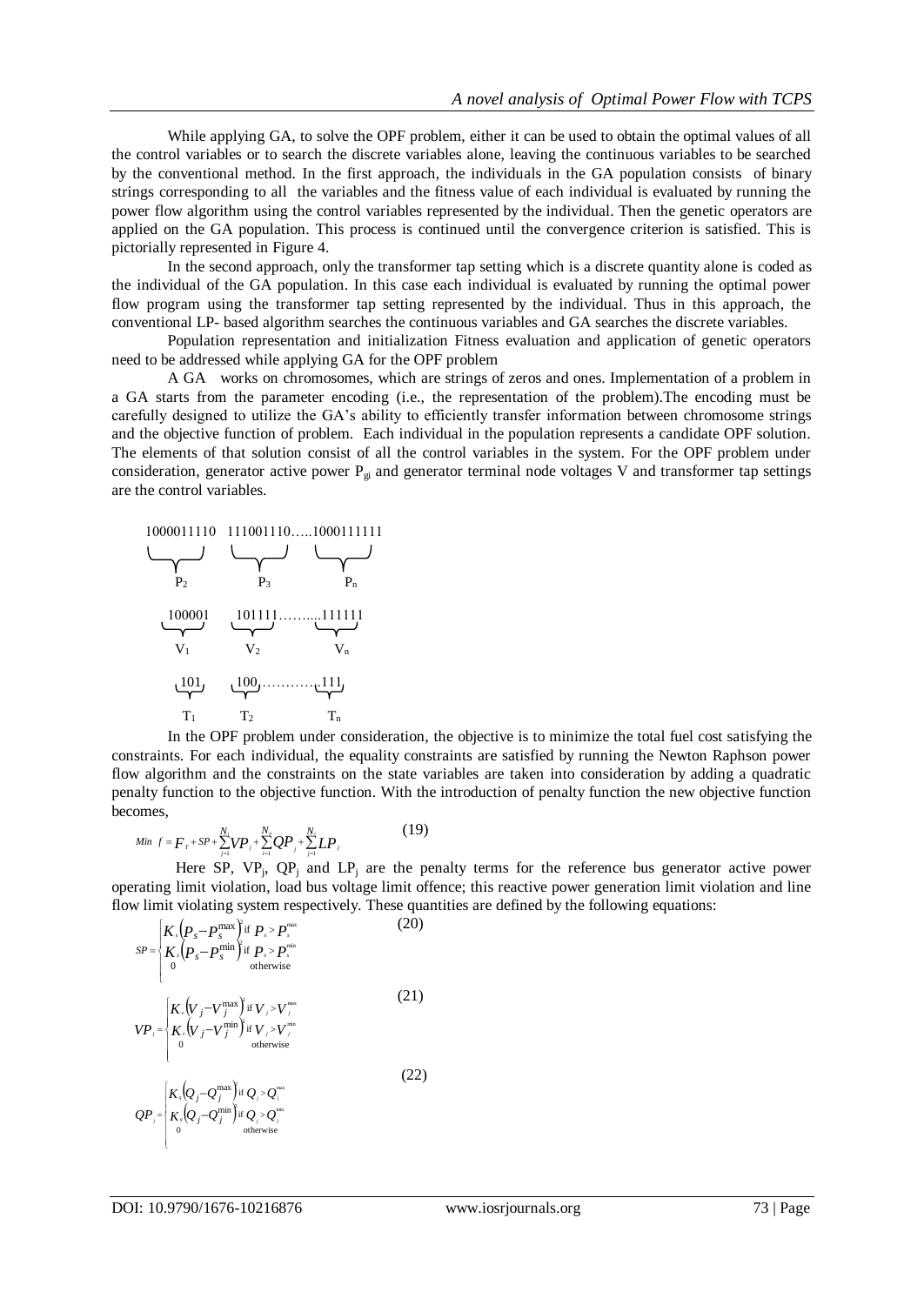$$
LP_{i} = \left\{ \frac{K_{i}(S_{l} - S_{l}^{\max})}{\sigma} \right\}^{i} \quad S_{i} > S_{i}^{\max} \tag{23}
$$

Where  $K_s$ ,  $K_v$ ,  $K_q$  and  $K_l$  are the penalty factors. The success of the approach lies in the proper choice of these penalty parameters. Using the above penalty function approach, one has to find a correct combination of penalty parameters  $K_s$ ,  $K_v$ ,  $K_q$  and  $K_l$ . However, in order to reduce the number of penalty parameters, often the constraints are normalized and only one penalty factor R is used.

Since GA maximizes the fitness function, the minimization objective function is transformed to a fitness function to be maximized as,

$$
Fitness = \frac{k}{f}
$$
 (24)

Where k is a large constant.

#### **VI. Results And Discussions**

The first part deals with solving Optimal Power Flow problem for a 30- bus test system without FACTS devices using Genetic Algorithm. The control parameter settings for solving OPF without FACTS devices are number of generations (= 60), Population size (= 50), Cross over rate (= 0.6), Mutation rate (= 0.05).

**Table: Control Parameter Settings For Opf For A 30 Bus System**

| of          | <b>Population</b> | Crossover | <b>Mutation</b> |
|-------------|-------------------|-----------|-----------------|
| generations | size              | rate      | rate            |
|             |                   |           | 05              |

We consider real power of slack bus, reactive power of generator bus, voltage of load bus and power flow through the branches as the constraints. The graph showing generation versus fitness is shown in Fig. 5. The minimum cost of 803.489\$/hr is obtained with the following values in Table 1 for real powers and voltages.



**Fig.5.**Generation versus fitness for a 30 bus system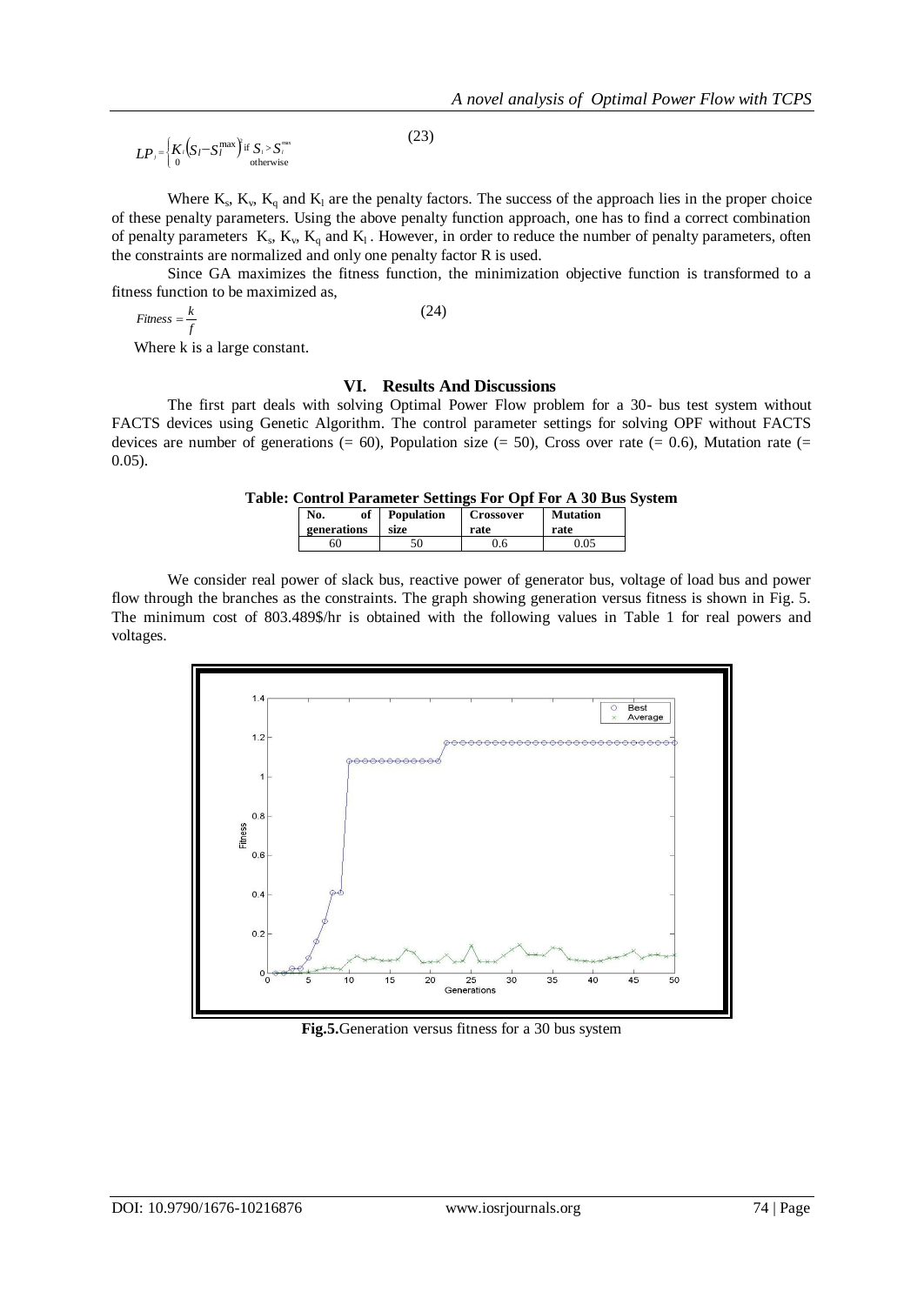| $P_1$          | 194.353 |
|----------------|---------|
| P <sub>2</sub> | 26.86   |
| $P_3$          | 3.22    |
| $\mathbf{P}_4$ | 50.76   |
| $P_5$          | 5.16    |
| $\mathbf{P}_6$ | 2.66    |
| $V_1$          | 0.9764  |
| V <sub>2</sub> | 1.0702  |
| $V_3$          | 0.9728  |
| $\rm V_4$      | 0.9626  |
| $V_5$          | 1.0095  |
| $V_6$          | 1.0694  |

#### **Table real power and voltage for generator buses**

### **Table: control parameter settings including tcps**

| Line<br>outages | of<br>No.<br>generations | <b>Population</b><br>size | Crossover<br>rate | <b>Mutation</b><br>rate |
|-----------------|--------------------------|---------------------------|-------------------|-------------------------|
| $1 - 2$         | ou                       |                           | 0.2               | 0.06                    |
| 1-3             | 60                       | 50                        | 9.4               | 0.02                    |
| $3-4$           | bU                       | 50                        |                   | 0.05                    |

It is seen that, on the outage of some of the branches, the power flow through the branches gets violated. We consider outage of branches 1-2, 1-3 and 3-4. In order to relieve these lines from overloading, we place one of the FACTS devices, TCPS in appropriate positions, which are determined by sensitivity analysis. The problem representation then will have an additional constraint which is the phase shifting transformer constraint. The control variables will then be the real power of generator and phase angle of the TCPS[9]. The number of control variables, their range which specifies the minimum limit and maximum limit, number of bits etc are included in the GA coding.

#### **Table: simulation result on including tcps for various line outages**

| Line outage        | $1-2$     | $1-3$     | $3-4$     |
|--------------------|-----------|-----------|-----------|
| ${\bf P}_1$        | 139.6825  | 142.8571  | 161.9048  |
| P <sub>2</sub>     | 38.0952   | 38.0952   | 22.8571   |
| $P_3$              | 15.000    | 32.2222   | 32.7778   |
| $P_4$              | 39.6825   | 40.4762   | 48.4127   |
| $P_5$              | 18.0952   | 3.3333    | 8.0952    |
| $P_6$              | 32.3810   | 26.0317   | 8.8889    |
| X <sub>TCPS1</sub> | $-5.2381$ | 9.3651    | $-9.6825$ |
| X <sub>TCPS2</sub> | $-2.0635$ | 2.6984    | 7.778     |
| X <sub>TCPS3</sub> | $-2.6984$ | $-3.0159$ | 0.1587    |
| X <sub>TCPS4</sub> | 0.1587    | $-2.3810$ | $-6.5079$ |
| SI                 |           |           |           |

Matpower solves power flow and provides real power of slack bus, reactive power of generator bus, voltage of load bus and power flow through the branches. The setting of control parameters for various line outages including TCPS are given in Table 2.

The value of real power, phase angle of TCPS and cost are given in Table 3. It is seen that the line overloads were relieved through the adjustment of phase angle of TCPS.

## **VII. Conclusion**

The minimum cost obtained without including FACTS devices was near to the cost obtained by using Gradient method. We can conclude, the proposed work has given a better global solution. In addition, it saves computational time as well as computer memory and produce most optimal result.

The next part deals with the security enhancement. In the base case, we see that the real power of the slack bus, reactive power of the generator bus, voltage of the load bus and power through the branches are within the limits. However, on line outages, some of the lines get overloaded. FACTS devices are included in order to relieve lines from overloading. By proper positioning of TCPS, the lines get relieved from overloading and hence the severity index is obtained to be zero.